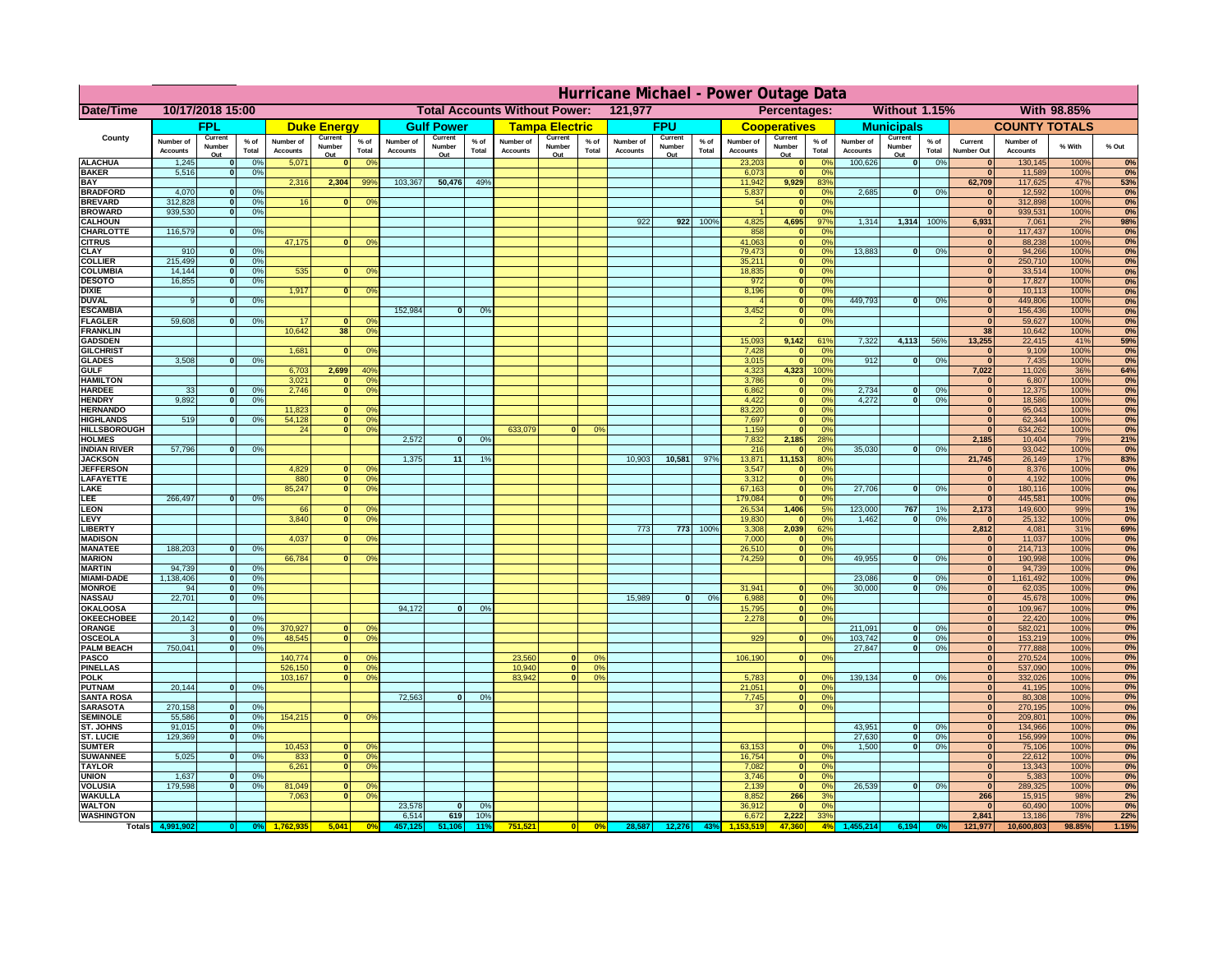# 10/17/2018 3:00 PM Hurricane Michael

| <b>Power Provider</b>                   | <b>County</b>       | <b>Number of Customers</b> | <b>Current Number Out</b> | <b>Outage Percentage</b> | <b>Estimated Restore Time</b> |
|-----------------------------------------|---------------------|----------------------------|---------------------------|--------------------------|-------------------------------|
| <b>Gulf Power Company</b>               | BAY                 | 103,367                    | 50,476                    | 48.83%                   | >5 days                       |
|                                         | <b>JACKSON</b>      | 13,824                     | 11,106                    | 80.34%                   | >5 days                       |
| West Florida Electric Cooperative, Inc. | <b>JACKSON</b>      |                            | 10,581                    | 97.05%                   |                               |
| Florida Public Utilities Corporation    |                     | 10,903                     |                           |                          | >5 days                       |
| Gulf Coast Electric Cooperative, Inc.   | BAY                 | 11,942                     | 9,929                     | 83.14%                   | >5 days                       |
| Talquin Electric Cooperative, Inc.      | <b>GADSDEN</b>      | 15,093                     | 9,142                     | 60.57%                   | 72                            |
| Gulf Coast Electric Cooperative, Inc.   | <b>GULF</b>         | 4,323                      | 4,323                     | 100.00%                  | >5 days                       |
| City of Quincy                          | <b>GADSDEN</b>      | 4,768                      | 3,444                     | 72.23%                   | >5 days                       |
| West Florida Electric Cooperative, Inc. | CALHOUN             | 2,977                      | 2,852                     | 95.80%                   | >5 days                       |
| <b>Duke Energy</b>                      | <b>GULF</b>         | 6,703                      | 2,699                     | 40.27%                   | 48                            |
| Duke Energy                             | BAY                 | 2,316                      | 2,304                     | 99.48%                   | TBD                           |
| West Florida Electric Cooperative, Inc. | <b>HOLMES</b>       | 7,539                      | 2,185                     | 28.98%                   | >5 days                       |
| Talquin Electric Cooperative, Inc.      | LIBERTY             | 3,308                      | 2,039                     | 61.64%                   | >5 days                       |
| Gulf Coast Electric Cooperative, Inc.   | CALHOUN             | 1,848                      | 1,843                     | 99.73%                   | >5 days                       |
| West Florida Electric Cooperative, Inc. | WASHINGTON          | 4,235                      | 1,430                     | 33.77%                   | >5 days                       |
| Talquin Electric Cooperative, Inc.      | LEON                | 26,534                     | 1,406                     | 5.30%                    | 48                            |
| City of Blountstown                     | CALHOUN             | 1,314                      | 1,314                     | 100.00%                  | >5 days                       |
| Florida Public Utilities Corporation    | <b>CALHOUN</b>      | 922                        | 922                       | 100.00%                  | >5 days                       |
| Gulf Coast Electric Cooperative, Inc.   | WASHINGTON          | 2,437                      | 792                       | 32.50%                   | >5 days                       |
| Florida Public Utilities Corporation    | <b>LIBERTY</b>      | 773                        | 773                       | 100.00%                  | >5 days                       |
| City of Tallahassee                     | LEON                | 123,000                    | 767                       | 0.62%                    | 48                            |
|                                         |                     |                            |                           |                          |                               |
| Chattahoochee Electric                  | <b>GADSDEN</b>      | 1,163                      | 669                       | 57.52%                   | >5 days                       |
| <b>Gulf Power Company</b>               | WASHINGTON          | 6,514                      | 619                       | 9.50%                    | $24$                          |
| Talquin Electric Cooperative, Inc.      | <b>WAKULLA</b>      | 8,852                      | 266                       | 3.00%                    | 24                            |
| Gulf Coast Electric Cooperative, Inc.   | <b>JACKSON</b>      | 47                         | 47                        | 100.00%                  | >5 days                       |
| <b>Duke Energy</b>                      | <b>FRANKLIN</b>     | 10,642                     | 38                        | 0.36%                    | $24$                          |
| <b>Gulf Power Company</b>               | <b>JACKSON</b>      | 1,375                      | 11                        | 0.80%                    | $24$                          |
| Central Florida Electric Cooperative    | <b>ALACHUA</b>      | 875                        | $\mathbf 0$               | 0.00%                    | <b>TBD</b>                    |
| Central Florida Electric Cooperative    | <b>DIXIE</b>        | 7,595                      | 0                         | 0.00%                    | TBD                           |
| Central Florida Electric Cooperative    | <b>GILCHRIST</b>    | 7,424                      | $\mathbf 0$               | 0.00%                    | Restored                      |
| Central Florida Electric Cooperative    | LAFAYETTE           | 9                          | 0                         | 0.00%                    | TBD                           |
| Central Florida Electric Cooperative    | LEVY                | 17,513                     | $\mathbf 0$               | 0.00%                    | Restored                      |
| Central Florida Electric Cooperative    | <b>MARION</b>       | 9                          | 0                         | 0.00%                    | TBD                           |
| Choctawhatchee Electric Cooperative     | <b>HOLMES</b>       | 293                        | $\mathbf 0$               | 0.00%                    | Restored                      |
| Choctawhatchee Electric Cooperative     | <b>OKALOOSA</b>     | 15,795                     | $\pmb{0}$                 | 0.00%                    | Restored                      |
|                                         |                     |                            | $\mathbf 0$               |                          |                               |
| Choctawhatchee Electric Cooperative     | <b>SANTA ROSA</b>   | 201                        |                           | 0.00%                    | Restored                      |
| Choctawhatchee Electric Cooperative     | <b>WALTON</b>       | 36,812                     | $\pmb{0}$                 | 0.00%                    | Restored                      |
| City of Alachua                         | <b>ALACHUA</b>      | 4,426                      | $\mathbf 0$               | 0.00%                    | <b>TBD</b>                    |
| City of Bartow                          | <b>POLK</b>         | 11,790                     | 0                         | 0.00%                    | TBD                           |
| City of Bushnell                        | <b>SUMTER</b>       | 1,500                      | $\mathbf 0$               | 0.00%                    | <b>TBD</b>                    |
| City of Clewiston                       | <b>HENDRY</b>       | 4,272                      | 0                         | 0.00%                    | TBD                           |
| City of Fort Meade                      | <b>POLK</b>         | 2,379                      | $\mathbf 0$               | 0.00%                    | <b>TBD</b>                    |
| City of Havana                          | GADSDEN             | 1,391                      | 0                         | 0.00%                    | Restored                      |
| City of Leesburg                        | LAKE                | 22,000                     | $\mathbf 0$               | 0.00%                    | <b>TBD</b>                    |
| City of Moore Haven                     | <b>GLADES</b>       | 912                        | 0                         | 0.00%                    | TBD                           |
| City of Mount Dora                      | LAKE                | 5,706                      | $\mathbf 0$               | 0.00%                    | <b>TBD</b>                    |
| City of Newberry                        | <b>ALACHUA</b>      | 1,727                      | 0                         | 0.00%                    | <b>TBD</b>                    |
| City of Starke                          | <b>BRADFORD</b>     | 2,685                      | $\mathbf 0$               | 0.00%                    | <b>TBD</b>                    |
| City of Vero Beach                      | <b>INDIAN RIVER</b> | 35,030                     | $\Omega$                  | 0.00%                    | TBD                           |
|                                         |                     |                            |                           |                          |                               |
| City of Wauchula                        | HARDEE              | 2,734                      | $\pmb{0}$                 | 0.00%                    | TBD                           |
| City of Williston                       | LEVY                | 1,462                      | 0                         | 0.00%                    | TBD                           |
| City of Winter Park                     | ORANGE              | 13,941                     | $\mathsf{O}\xspace$       | 0.00%                    | <b>TBD</b>                    |
| Clay Electric Cooperative               | <b>ALACHUA</b>      | 22,328                     | 0                         | 0.00%                    | TBD                           |
| Clay Electric Cooperative               | <b>BAKER</b>        | 2,476                      | $\pmb{0}$                 | 0.00%                    | <b>TBD</b>                    |
| Clay Electric Cooperative               | <b>BRADFORD</b>     | 5,837                      | 0                         | 0.00%                    | TBD                           |
| Clay Electric Cooperative               | <b>CLAY</b>         | 79,473                     | $\pmb{0}$                 | 0.00%                    | TBD                           |
| Clay Electric Cooperative               | COLUMBIA            | 16,922                     | $\pmb{0}$                 | 0.00%                    | TBD                           |
| Clay Electric Cooperative               | <b>DUVAL</b>        | $\overline{4}$             | $\pmb{0}$                 | 0.00%                    | <b>TBD</b>                    |
| Clay Electric Cooperative               | <b>FLAGLER</b>      | $\overline{2}$             | 0                         | 0.00%                    | TBD                           |
| Clay Electric Cooperative               | <b>GILCHRIST</b>    | $\overline{4}$             | $\pmb{0}$                 | 0.00%                    | <b>TBD</b>                    |
| Clay Electric Cooperative               | LAKE                | 2,239                      | $\pmb{0}$                 | 0.00%                    | TBD                           |
| Clay Electric Cooperative               | LEVY                | 712                        | $\pmb{0}$                 | 0.00%                    | TBD                           |
| Clay Electric Cooperative               | <b>MARION</b>       | 16,301                     | 0                         | 0.00%                    | TBD                           |
|                                         | <b>PUTNAM</b>       | 21,051                     | $\pmb{0}$                 | 0.00%                    | TBD                           |
| Clay Electric Cooperative               |                     |                            |                           |                          |                               |
| Clay Electric Cooperative               | SUWANNEE            | 5                          | $\pmb{0}$                 | 0.00%                    | TBD                           |
| Clay Electric Cooperative               | <b>UNION</b>        | 3,746                      | $\pmb{0}$                 | 0.00%                    | <b>TBD</b>                    |
| Clay Electric Cooperative               | VOLUSIA             | 2,139                      | $\pmb{0}$                 | 0.00%                    | TBD                           |
| Duke Energy                             | <b>ALACHUA</b>      | 5,071                      | $\pmb{0}$                 | 0.00%                    | Restored                      |
| Duke Energy                             | <b>BREVARD</b>      | 16                         | 0                         | 0.00%                    | Restored                      |
| Duke Energy                             | <b>CITRUS</b>       | 47,175                     | $\mathsf{O}\xspace$       | 0.00%                    | Restored                      |
| Duke Energy                             | COLUMBIA            | 535                        | 0                         | 0.00%                    | Restored                      |
| <b>Duke Energy</b>                      | <b>DIXIE</b>        | 1,917                      | $\pmb{0}$                 | 0.00%                    | Restored                      |
| Duke Energy                             | <b>FLAGLER</b>      | 17                         | $\pmb{0}$                 | 0.00%                    | Restored                      |
| <b>Duke Energy</b>                      | <b>GILCHRIST</b>    | 1,681                      | $\pmb{0}$                 | 0.00%                    | Restored                      |
|                                         |                     |                            |                           |                          |                               |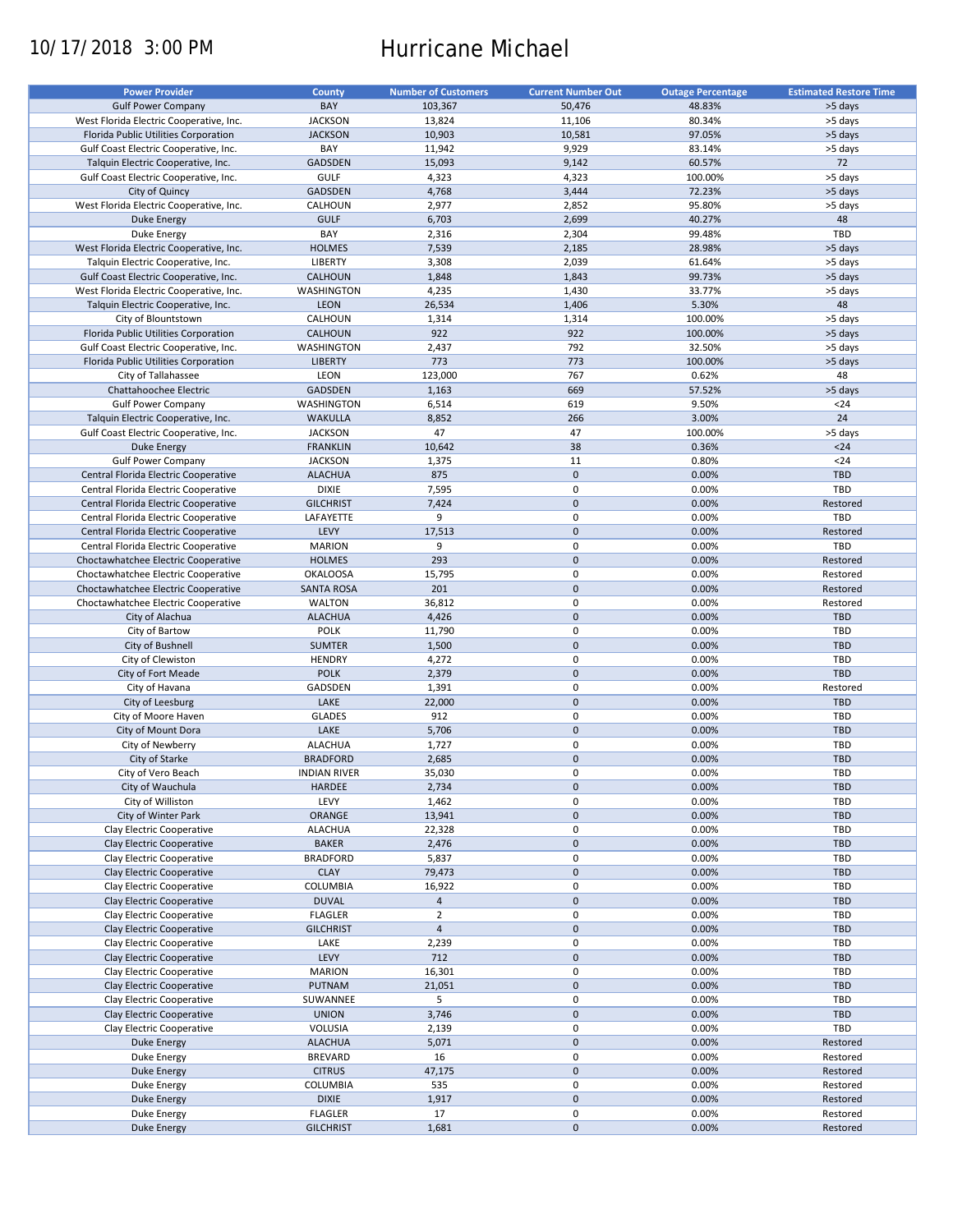## 10/17/2018 3:00 PM Hurricane Michael

| Duke Energy                                            | <b>HAMILTON</b>                  | 3,021           | 0                   | 0.00%          | Restored             |
|--------------------------------------------------------|----------------------------------|-----------------|---------------------|----------------|----------------------|
| <b>Duke Energy</b>                                     | HARDEE                           | 2,746           | $\mathbf 0$         | 0.00%          | Restored             |
| Duke Energy                                            | <b>HERNANDO</b>                  | 11,823          | 0                   | 0.00%          | Restored             |
|                                                        |                                  |                 |                     |                |                      |
| <b>Duke Energy</b>                                     | <b>HIGHLANDS</b>                 | 54,128          | $\mathbf 0$         | 0.00%          | Restored             |
| Duke Energy                                            | HILLSBOROUGH                     | 24              | 0                   | 0.00%          | Restored             |
| <b>Duke Energy</b>                                     | <b>JEFFERSON</b>                 | 4,829           | $\mathbf 0$         | 0.00%          | Restored             |
|                                                        |                                  |                 |                     |                |                      |
| Duke Energy                                            | LAFAYETTE                        | 880             | 0                   | 0.00%          | Restored             |
| <b>Duke Energy</b>                                     | LAKE                             | 85,247          | $\mathbf 0$         | 0.00%          | Restored             |
| Duke Energy                                            | LEON                             | 66              | 0                   | 0.00%          | Restored             |
|                                                        | LEVY                             | 3,840           | $\mathbf 0$         | 0.00%          | Restored             |
| Duke Energy                                            |                                  |                 |                     |                |                      |
| Duke Energy                                            | <b>MADISON</b>                   | 4,037           | 0                   | 0.00%          | Restored             |
| <b>Duke Energy</b>                                     | <b>MARION</b>                    | 66,784          | $\mathbf 0$         | 0.00%          | Restored             |
| Duke Energy                                            | ORANGE                           | 370,927         | 0                   | 0.00%          | Restored             |
|                                                        |                                  |                 |                     |                |                      |
| Duke Energy                                            | <b>OSCEOLA</b>                   | 48,545          | $\mathbf 0$         | 0.00%          | Restored             |
| Duke Energy                                            | PASCO                            | 140,774         | 0                   | 0.00%          | Restored             |
| <b>Duke Energy</b>                                     | <b>PINELLAS</b>                  | 526,150         | $\mathbf 0$         | 0.00%          | Restored             |
|                                                        |                                  |                 | $\pmb{0}$           |                |                      |
| Duke Energy                                            | <b>POLK</b>                      | 103,167         |                     | 0.00%          | Restored             |
| <b>Duke Energy</b>                                     | SEMINOLE                         | 154,215         | $\pmb{0}$           | 0.00%          | Restored             |
| Duke Energy                                            | SUMTER                           | 10,453          | $\pmb{0}$           | 0.00%          | Restored             |
|                                                        |                                  |                 | $\pmb{0}$           | 0.00%          |                      |
| <b>Duke Energy</b>                                     | SUWANNEE                         | 833             |                     |                | Restored             |
| Duke Energy                                            | <b>TAYLOR</b>                    | 6,261           | $\pmb{0}$           | 0.00%          | Restored             |
| <b>Duke Energy</b>                                     | <b>VOLUSIA</b>                   | 81,049          | $\pmb{0}$           | 0.00%          | Restored             |
| Duke Energy                                            | WAKULLA                          | 7,063           | 0                   | 0.00%          |                      |
|                                                        |                                  |                 |                     |                | Restored             |
| Escambia River Electric Cooperative, Inc.              | <b>ESCAMBIA</b>                  | 3,452           | $\pmb{0}$           | 0.00%          | <b>TBD</b>           |
| Escambia River Electric Cooperative, Inc.              | <b>SANTA ROSA</b>                | 7,544           | 0                   | 0.00%          | TBD                  |
|                                                        |                                  |                 | $\pmb{0}$           | 0.00%          | <b>TBD</b>           |
| Florida Keys Electric Cooperative                      | <b>MONROE</b>                    | 31,941          |                     |                |                      |
| Florida Power and Light Company                        | <b>ALACHUA</b>                   | 1,245           | $\pmb{0}$           | 0.00%          | TBD                  |
| Florida Power and Light Company                        | <b>BAKER</b>                     | 5,516           | $\pmb{0}$           | 0.00%          | <b>TBD</b>           |
|                                                        | <b>BRADFORD</b>                  |                 | 0                   | 0.00%          | TBD                  |
| Florida Power and Light Company                        |                                  | 4,070           |                     |                |                      |
| Florida Power and Light Company                        | <b>BREVARD</b>                   | 312,828         | $\mathsf{O}\xspace$ | 0.00%          | <b>TBD</b>           |
| Florida Power and Light Company                        | <b>BROWARD</b>                   | 939,530         | 0                   | 0.00%          | TBD                  |
| Florida Power and Light Company                        | <b>CHARLOTTE</b>                 | 116,579         | $\pmb{0}$           | 0.00%          | <b>TBD</b>           |
|                                                        |                                  |                 |                     |                |                      |
| Florida Power and Light Company                        | <b>CLAY</b>                      | 910             | 0                   | 0.00%          | <b>TBD</b>           |
| Florida Power and Light Company                        | <b>COLLIER</b>                   | 215,499         | $\mathsf{O}\xspace$ | 0.00%          | <b>TBD</b>           |
| Florida Power and Light Company                        | COLUMBIA                         | 14,144          | 0                   | 0.00%          | TBD                  |
|                                                        |                                  |                 |                     |                |                      |
| Florida Power and Light Company                        | <b>DESOTO</b>                    | 16,855          | $\pmb{0}$           | 0.00%          | <b>TBD</b>           |
| Florida Power and Light Company                        | <b>DUVAL</b>                     | 9               | 0                   | 0.00%          | TBD                  |
| Florida Power and Light Company                        | <b>FLAGLER</b>                   | 59,608          | $\pmb{0}$           | 0.00%          | <b>TBD</b>           |
|                                                        |                                  |                 |                     |                |                      |
| Florida Power and Light Company                        | <b>GLADES</b>                    | 3,508           | $\pmb{0}$           | 0.00%          | TBD                  |
| Florida Power and Light Company                        | HARDEE                           | 33              | $\mathbf 0$         | 0.00%          | <b>TBD</b>           |
| Florida Power and Light Company                        | <b>HENDRY</b>                    | 9,892           | $\pmb{0}$           | 0.00%          | TBD                  |
|                                                        |                                  |                 |                     |                |                      |
| Florida Power and Light Company                        | <b>HIGHLANDS</b>                 | 519             | $\mathbf 0$         | 0.00%          | <b>TBD</b>           |
| Florida Power and Light Company                        | <b>INDIAN RIVER</b>              | 57,796          | $\pmb{0}$           | 0.00%          | TBD                  |
| Florida Power and Light Company                        | LEE                              | 266,497         | $\mathbf 0$         | 0.00%          | <b>TBD</b>           |
|                                                        |                                  |                 |                     |                |                      |
| Florida Power and Light Company                        | MANATEE                          | 188,203         | 0                   | 0.00%          | TBD                  |
| Florida Power and Light Company                        | <b>MARTIN</b>                    | 94,739          | $\mathbf 0$         | 0.00%          |                      |
| Florida Power and Light Company                        | MIAMI-DADE                       |                 |                     |                | <b>TBD</b>           |
|                                                        |                                  |                 |                     |                |                      |
|                                                        |                                  | 1,138,406       | 0                   | 0.00%          | TBD                  |
| Florida Power and Light Company                        | <b>MONROE</b>                    | 94              | $\mathbf 0$         | 0.00%          | <b>TBD</b>           |
| Florida Power and Light Company                        | <b>NASSAU</b>                    | 22,701          | 0                   | 0.00%          | TBD                  |
| Florida Power and Light Company                        |                                  |                 | $\pmb{0}$           |                | <b>TBD</b>           |
|                                                        | OKEECHOBEE                       | 20,142          |                     | 0.00%          |                      |
| Florida Power and Light Company                        | ORANGE                           | 3               | 0                   | 0.00%          | TBD                  |
| Florida Power and Light Company                        | <b>OSCEOLA</b>                   | $\overline{3}$  | $\mathbf 0$         | 0.00%          | <b>TBD</b>           |
| Florida Power and Light Company                        | PALM BEACH                       | 750,041         | 0                   | 0.00%          | TBD                  |
|                                                        |                                  |                 |                     |                |                      |
| Florida Power and Light Company                        | <b>PUTNAM</b>                    | 20,144          | $\mathsf{O}\xspace$ | 0.00%          | <b>TBD</b>           |
| Florida Power and Light Company                        | SARASOTA                         | 270,158         | 0                   | 0.00%          | TBD                  |
| Florida Power and Light Company                        | <b>SEMINOLE</b>                  | 55,586          | $\mathsf{O}\xspace$ | 0.00%          | <b>TBD</b>           |
|                                                        |                                  |                 |                     |                |                      |
| Florida Power and Light Company                        | ST. JOHNS                        | 91,015          | 0                   | 0.00%          | TBD                  |
| Florida Power and Light Company                        | ST. LUCIE                        | 129,369         | $\mathsf{O}\xspace$ | 0.00%          | <b>TBD</b>           |
| Florida Power and Light Company                        | SUWANNEE                         | 5,025           | 0                   | 0.00%          | TBD                  |
| Florida Power and Light Company                        |                                  |                 |                     |                | <b>TBD</b>           |
|                                                        | <b>UNION</b>                     | 1,637           | $\pmb{0}$           | 0.00%          |                      |
| Florida Power and Light Company                        | VOLUSIA                          | 179,598         | 0                   | 0.00%          | TBD                  |
| Florida Public Utilities Corporation                   | NASSAU                           | 15,989          | $\mathsf{O}\xspace$ | 0.00%          | Restored             |
|                                                        |                                  |                 |                     |                | TBD                  |
| Fort Pierce Utilities Authority                        | ST. LUCIE                        | 27,630          | 0                   | 0.00%          |                      |
| Gainesville (Gainesville Regional Utilities - GRU)     | <b>ALACHUA</b>                   | 94,473          | $\pmb{0}$           | 0.00%          | <b>TBD</b>           |
| Glades Electric Cooperative, Inc.                      | <b>GLADES</b>                    | 3,015           | 0                   | 0.00%          | TBD                  |
|                                                        |                                  | $\mathbf 0$     |                     |                |                      |
| Glades Electric Cooperative, Inc.                      | HARDEE                           |                 | $\pmb{0}$           |                | <b>TBD</b>           |
| Glades Electric Cooperative, Inc.                      | <b>HENDRY</b>                    | 3,530           | $\pmb{0}$           | 0.00%          | <b>TBD</b>           |
| Glades Electric Cooperative, Inc.                      | <b>HIGHLANDS</b>                 | 7,321           | $\pmb{0}$           | 0.00%          | <b>TBD</b>           |
| Glades Electric Cooperative, Inc.                      | OKEECHOBEE                       | 2,278           | 0                   | 0.00%          | <b>TBD</b>           |
|                                                        |                                  |                 |                     |                |                      |
| Green Cove Springs Electric                            | <b>CLAY</b>                      | 3,889           | $\mathsf{O}\xspace$ | 0.00%          | <b>TBD</b>           |
| Gulf Coast Electric Cooperative, Inc.                  | <b>WALTON</b>                    | 100             | 0                   | 0.00%          | TBD                  |
| <b>Gulf Power Company</b>                              | <b>ESCAMBIA</b>                  | 152,984         | $\pmb{0}$           | 0.00%          | Restored             |
|                                                        |                                  |                 |                     |                |                      |
| <b>Gulf Power Company</b><br><b>Gulf Power Company</b> | <b>HOLMES</b><br><b>OKALOOSA</b> | 2,572<br>94,172 | 0<br>$\pmb{0}$      | 0.00%<br>0.00% | Restored<br>Restored |